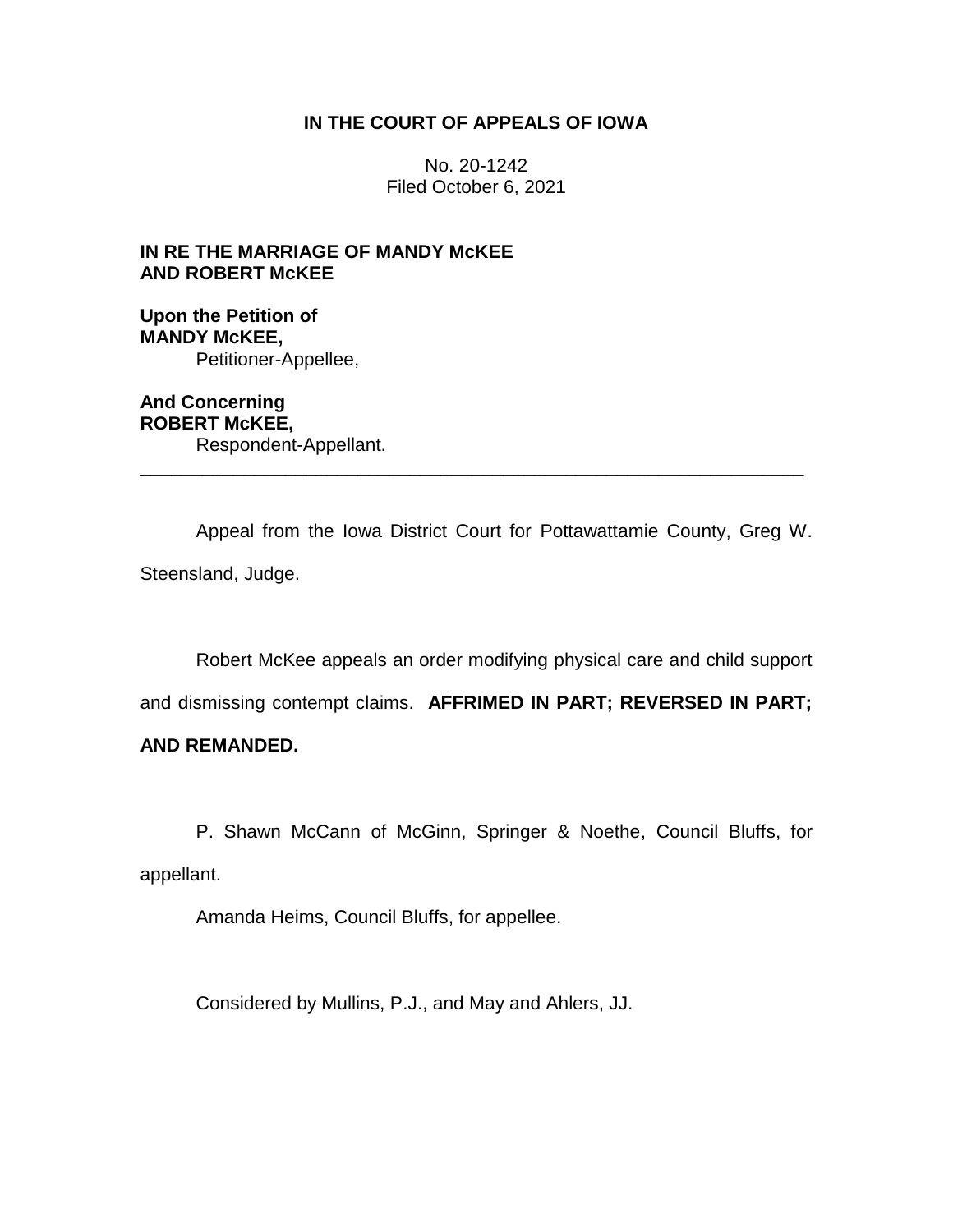#### **MAY, Judge.**

The district court modified the physical care and child support provisions of Robert and Mandy McKee's dissolution decree. The court also dismissed the parties' contempt actions. We affirm in part, reverse in part, and remand for recalculation of child support.

#### **I. Background Facts**

Mandy and Robert were married and had three children. They divorced in 2014. Their decree provided for joint legal custody and joint physical care of all three children. Mandy was ordered to pay Robert \$159 per month in child support. She was allowed to claim the oldest and youngest child as dependents on her taxes, while Robert could claim the middle child. Mandy was awarded a 2008 Buick Enclave, but she was ordered to pay off all debts secured by the vehicle.

In 2019, Mandy filed this modification action. She sought physical care and a recalculation of the child support award. Also, each party filed a contempt application against the other: Robert claimed Mandy was not keeping current on the Buick payments, and Mandy claimed Robert failed to reimburse her for childcare expenses.

By the time of trial, the issues had narrowed some. The oldest child had turned eighteen. And both parents agreed Mandy should have physical care of the middle child. So, for the modification action, the only disputed issues were physical care of the youngest child and child support.

After trial, the district court granted physical care of the middle and youngest children to Mandy. The court ordered Robert to pay \$925.35 in child support each month. And the court dismissed both contempt applications. Robert appeals.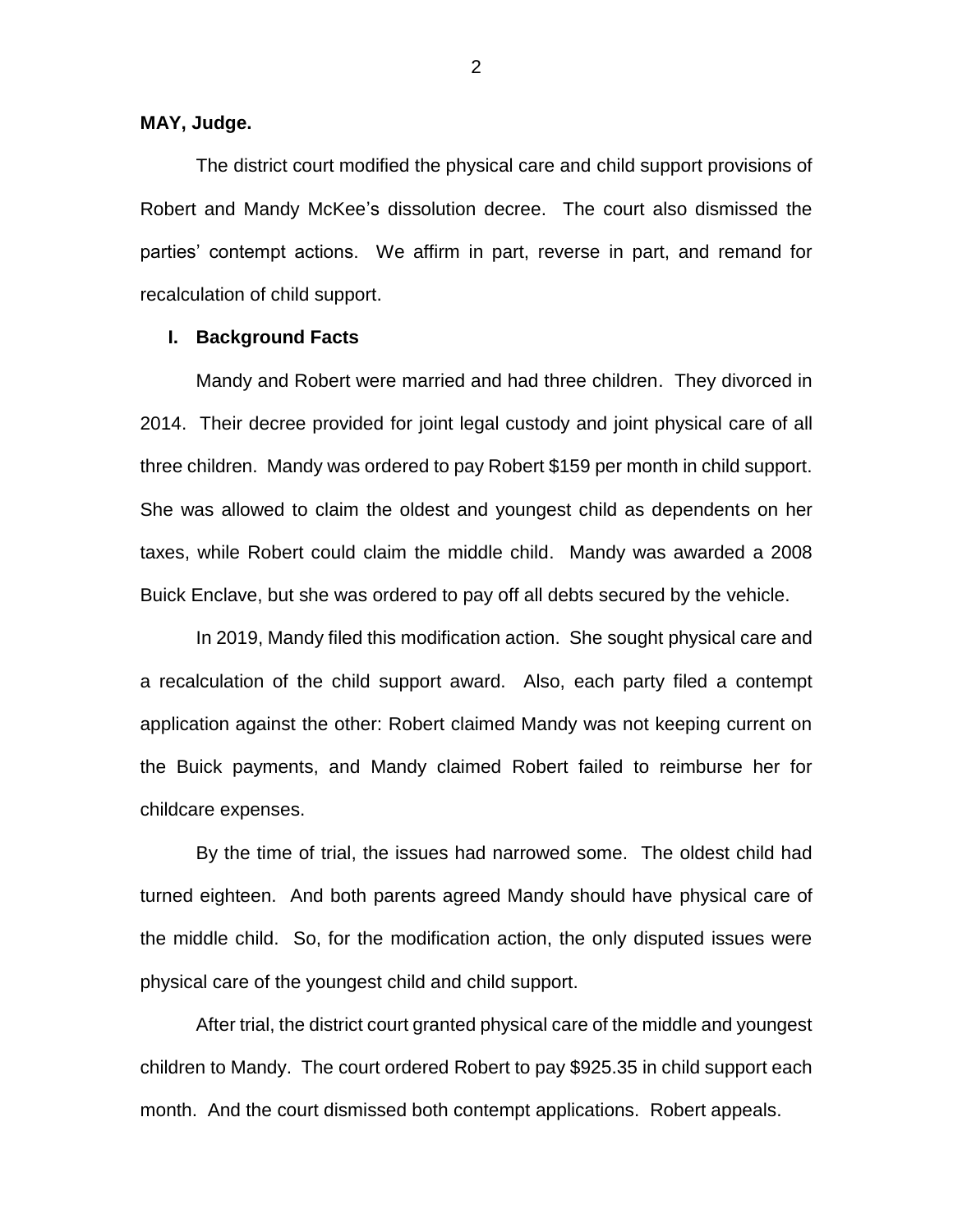#### **II. Scope and Standard of Review**

"Petitions to modify the physical care provisions of a divorce decree lie in equity." *In re Marriage of Hoffman*, 867 N.W.2d 26, 32 (Iowa 2015). So we review each issue de novo, including the child support award. *See* Iowa R. App. P. 6.907; *In re Marriage of Robbins*, 510 N.W.2d 844, 845 (Iowa 1994). But we give weight to the fact findings of the trial court, which "is greatly helped in making a wise decision about the parties" by watching and listening to them live. *In re Marriage of Vrban*, 359 N.W.2d 420, 423 (Iowa 1984) (citation omitted); *see also In re Marriage of Rademacher*, No. 11-0798, 2011 WL 5868041, at \*3 (Iowa Ct. App. Nov. 23, 2011). We will affirm unless the district court "failed to do substantial equity." *Boatwright v. Lydolph*, No. 18-0532, 2019 WL 719026, at \*1 (Iowa Ct. App. Feb. 20, 2019) (citation omitted).

#### **III. Analysis**

On appeal, Robert argues (1) joint physical care remains appropriate for the youngest child, (2) the district court erred in dismissing Robert's contempt complaint against Mandy, and (3) the district court incorrectly calculated the revised child support award. We address each in turn.

#### **A. Physical Care**

A parent who seeks to modify a child's physical care arrangement faces a "heavy burden." *In re Marriage of Kelly*, No. 19-1295, 2020 WL 3571863, at \*2 (Iowa Ct. App. July 1, 2020) (citing *In re Marriage of Jacobo*, 526 N.W.2d 859, 864 (Iowa 1995)).

[T]he applying party must establish by a preponderance of evidence that conditions since the decree was entered have so materially and substantially changed that the children's best interests make it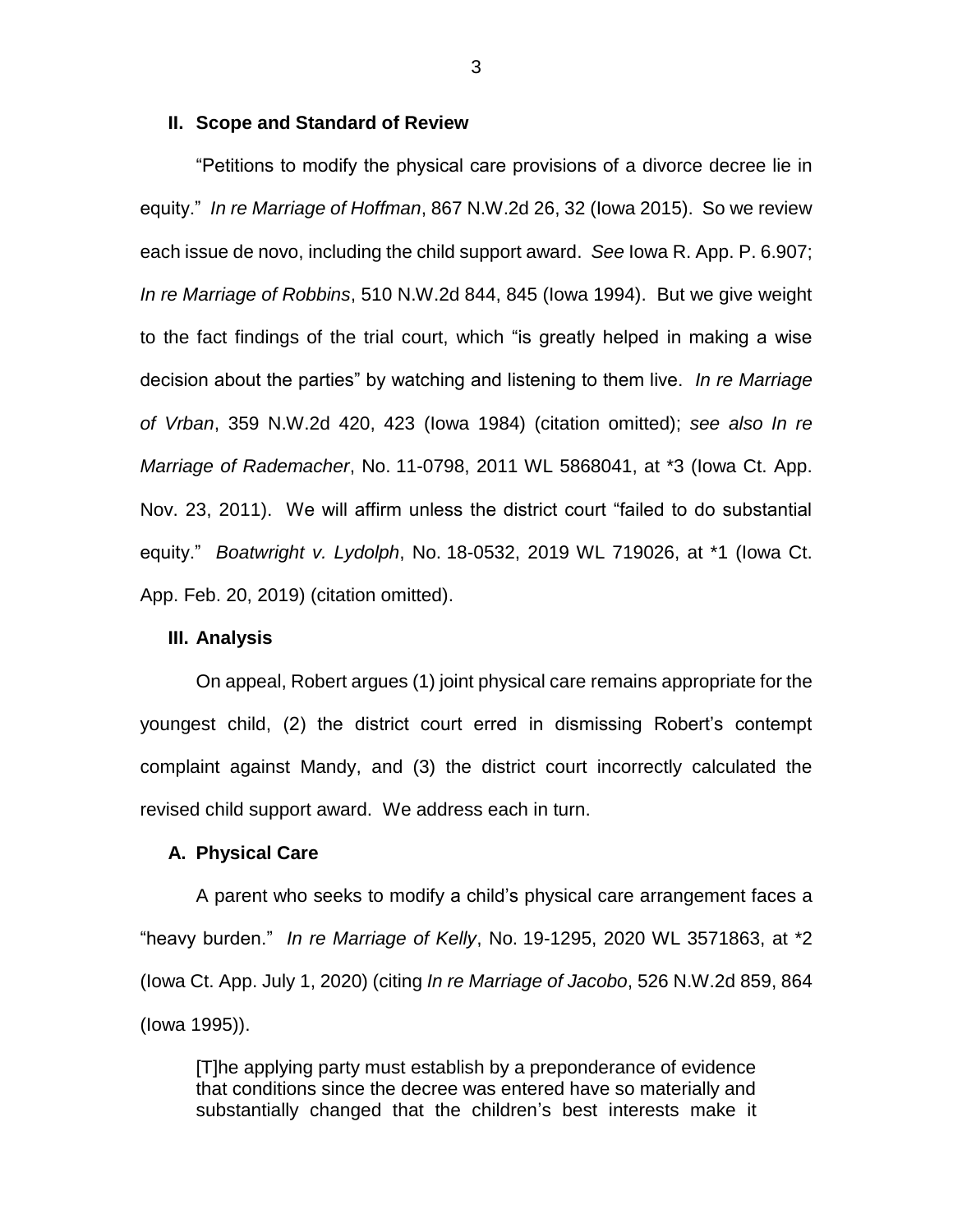expedient to make the requested change. The changed circumstances must not have been contemplated by the court when the decree was entered, and they must be more or less permanent, not temporary. They must relate to the welfare of the children. A parent seeking to take custody from the other must prove an ability to minister more effectively to the children's well being. The heavy burden upon a party seeking to modify custody stems from the principle that once custody of children has been fixed it should be disturbed only for the most cogent reasons.

*In re Marriage of Frederici*, 338 N.W.2d 156, 158 (Iowa 1983).

We do not believe Mandy has met her "heavy burden" of demonstrating "the most cogent reasons" to disturb the joint physical care arrangement. *See id*. Mandy has not shown "conditions since the decree was entered have so materially and substantially changed that the children's best interests make it expedient to make the requested change." *See id*.

Mandy's brief lists six developments that occurred after the decree. Yet all but one of those developments involved *other* children, namely, Mandy and Robert's older children or Robert's stepchildren. And most of the changes do not seem to be "more or less permanent." They mostly seem to involve occasional or one-time events, e.g., sexual contact between the parties' oldest child, who was then seventeen, and a fourteen-year-old stepchild<sup>1</sup>; some marijuana use by a stepchild<sup>2</sup>; an incident in which the oldest child allegedly snuck out of the house;

 $\overline{a}$ 

<sup>&</sup>lt;sup>1</sup> Because of this incident, a no-contact order prohibits the oldest child from living with Robert. Instead, he lives with Mandy.

The sexual contact will have some permanent consequences, namely, the birth of a child. Robert says he and his new wife will adopt the child. Whether that occurs or not, Mandy does not suggest—and we do not believe—the new baby's birth would require a different physical care arrangement for the youngest child. <sup>2</sup> We do not minimize the seriousness of illegal drug use in a parent's home. If allowed to persist, it could certainly implicate the youngest child's best interest. We take Robert at his word, however, that this problem has been successfully addressed.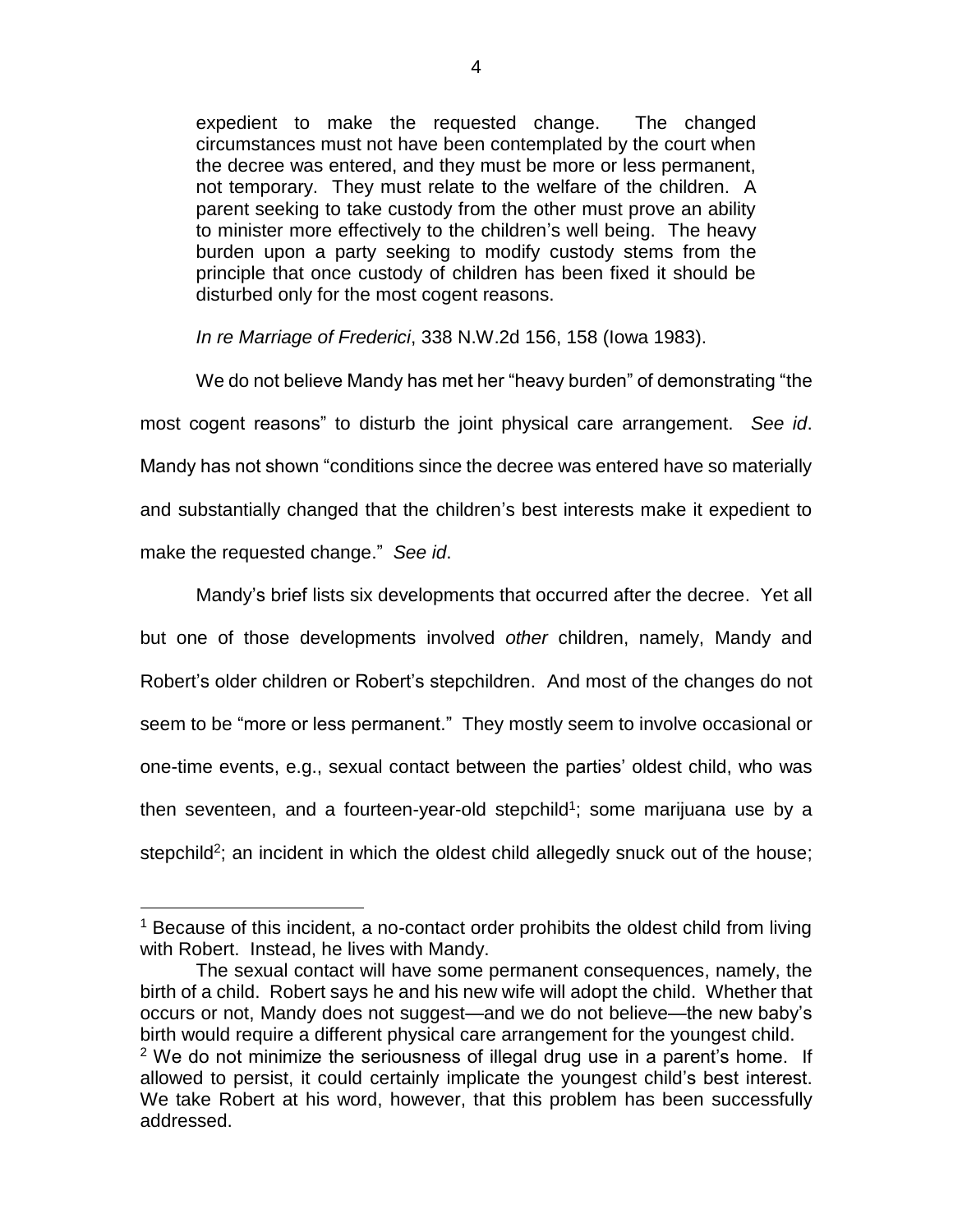and the oldest child's early departure from high school (he's now pursuing a GED instead).

In any event, Mandy has not shown a substantial connection between those incidents and the youngest child's best interest.<sup>3</sup> We have considered Mandy's suggestion that—when viewed in the aggregate—the various teenager-related problems at Robert's house show "Robert is failing to provide proper supervision for the children while in his care." We are not convinced. For one thing, we recognize that supervising teenagers—especially a seventeen-year-old like the oldest child—is often different from supervising a nine-year-old like the youngest child. In any event, Mandy has demonstrated no failure by Robert to provide "proper supervision" to the youngest child.

We have considered Mandy's concerns about changes in Robert's daycare arrangements for the youngest child. When the oldest child lived with Robert, Robert had relied on the oldest child to watch the youngest child. Now that the oldest child has moved out, Robert has made arrangements for the middle child to care for the youngest child. This care occurs at Mandy's house, where the middle child resides. As a result, the youngest child is now spending additional time at Mandy's house.

As with the other changes mentioned by Mandy, we struggle to say this is a "more or less permanent" change in circumstances. If Mandy objected to the

 $\overline{a}$ 

<sup>&</sup>lt;sup>3</sup> We have not overlooked Mandy's allegation of physical abuse by Robert toward the middle child. On our de novo review, however, we conclude Mandy's allegation of abuse is unsubstantiated.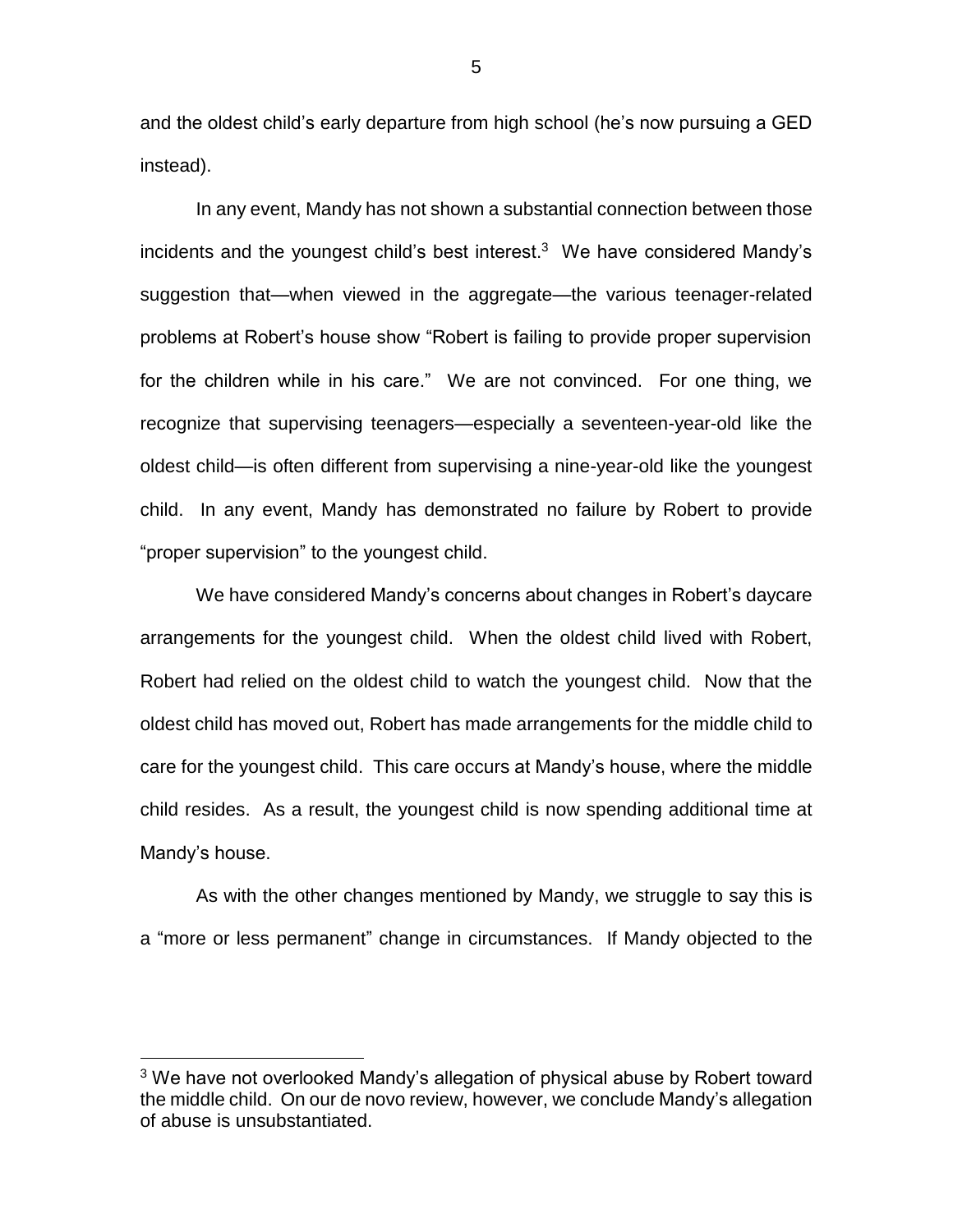youngest child spending additional time in her house, we presume Robert would make other arrangements.

In any event, we do not believe this additional time at Mandy's house—or any of the other developments described by Mandy—show that joint physical care no longer serves the youngest child's best interests. *See Frederici*, 338 N.W.2d at 158 (describing the applicant's burden to "establish by a preponderance of evidence that conditions since the decree was entered have so materially and substantially changed *that the children's best interests make it expedient to make the requested change*." (emphasis added)). The opposite seems true: After living under joint physical care since 2014—about half of the youngest child's life—he is thriving. Mandy describes the youngest child as outgoing; adventurous; loving; "friends with everybody"; spontaneous; fun; someone who "loves to play"; a "typical nine year old"; "average to above average in school"; and a student who "tries really hard" and "gets good grades" with no "behavioral issues." Overall, Mandy says, the youngest child is a "well-adjusted young man." Moreover, although their communication is not perfect, it appears Robert and Mandy are still able to resolve important issues that impact the youngest child's wellbeing. For instance, they recently agreed the child should change from one school to another.

All things considered, we see no substantial change of circumstances that justifies abandoning the current physical care arrangement under which the youngest child has flourished. We reverse the district court's modification of physical care for the youngest child.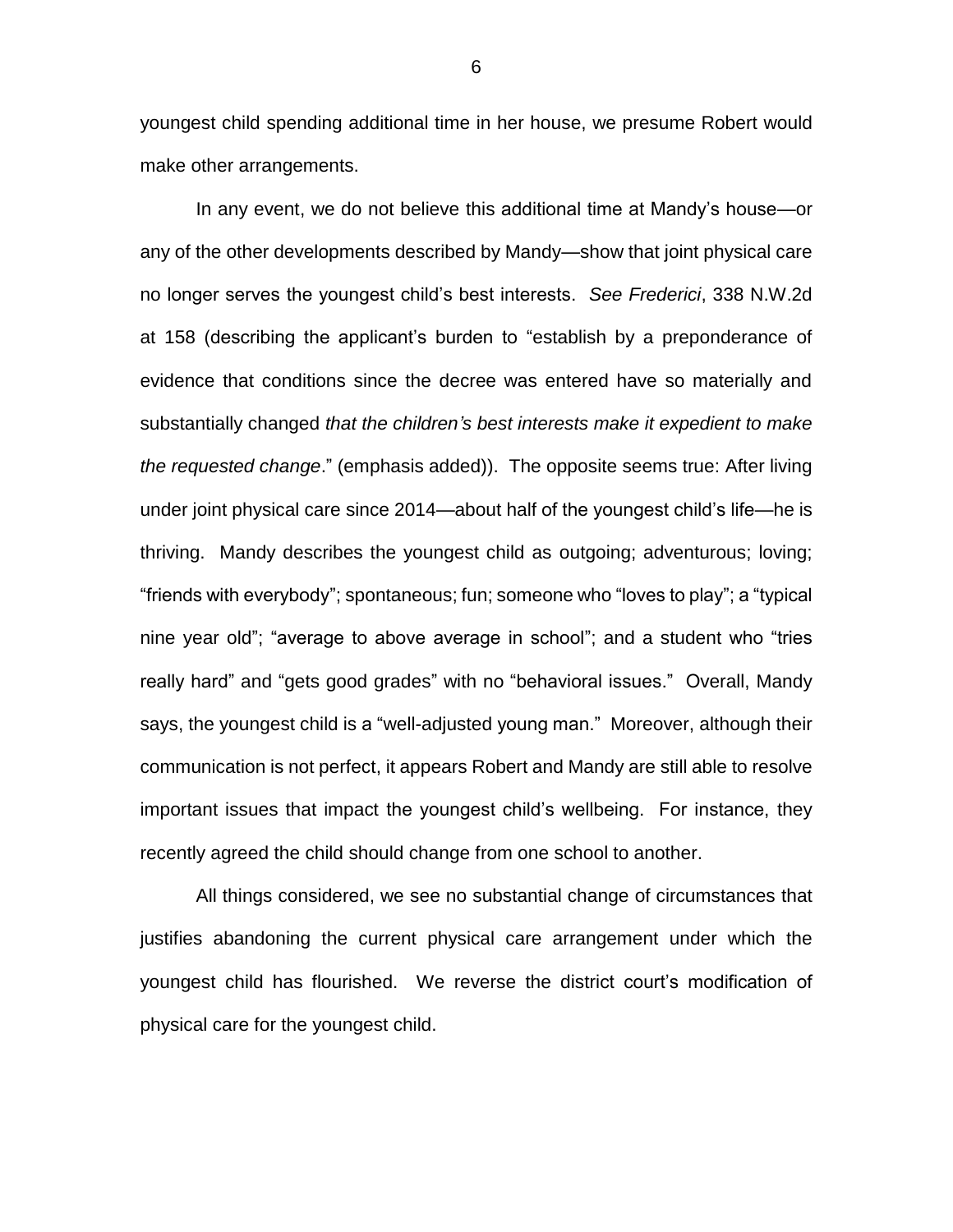#### **B. Contempt**

 $\overline{a}$ 

The district court dismissed both Robert and Mandy's applications for contempt. Robert appeals, asking us to find Mandy in contempt for failing to adequately reimburse Robert for the 2008 Buick and other expenses.

In Iowa Code chapter 598 (2019) contempt proceedings, "a trial court is not required to hold a party in contempt even though the elements of contempt may exist." *In re Marriage of Swan*, 526 N.W.2d 320, 327 (Iowa 1995). "[T]he trial court may consider all the circumstances, not just whether a willful violation of a court order has been shown, in deciding whether to impose punishment for contempt in a particular case." *Id*. The trial court has "broad discretion" and we will affirm "unless this discretion is grossly abused." *Id*. (quoting *State v. Lipcamon*, 483 N.W.2d 605, 607 (Iowa 1992)).

Here, the district court concluded Mandy and Robert essentially owed each other the same amount of money. And so the court declined to punish either of them (the court "call[ed] it a wash") because there was "responsibility on the part of both Robert and Mandy for getting into this situation." While the court could have also been justified in taking a different approach, we cannot say the court's decision was an abuse of discretion. <sup>4</sup> So we affirm.

<sup>&</sup>lt;sup>4</sup> We emphasize to Robert and Mandy that this outcome was not quaranteed. If both of them willfully violated court orders, the trial court may well have been justified in punishing both of them. Robert and Mandy should also note that Iowa Code section 598.23(1) authorizes the district court to punish a contemnor by committing them "to the county jail for a period of time not to exceed thirty days for each offense." Robert and Mandy should govern their conduct accordingly.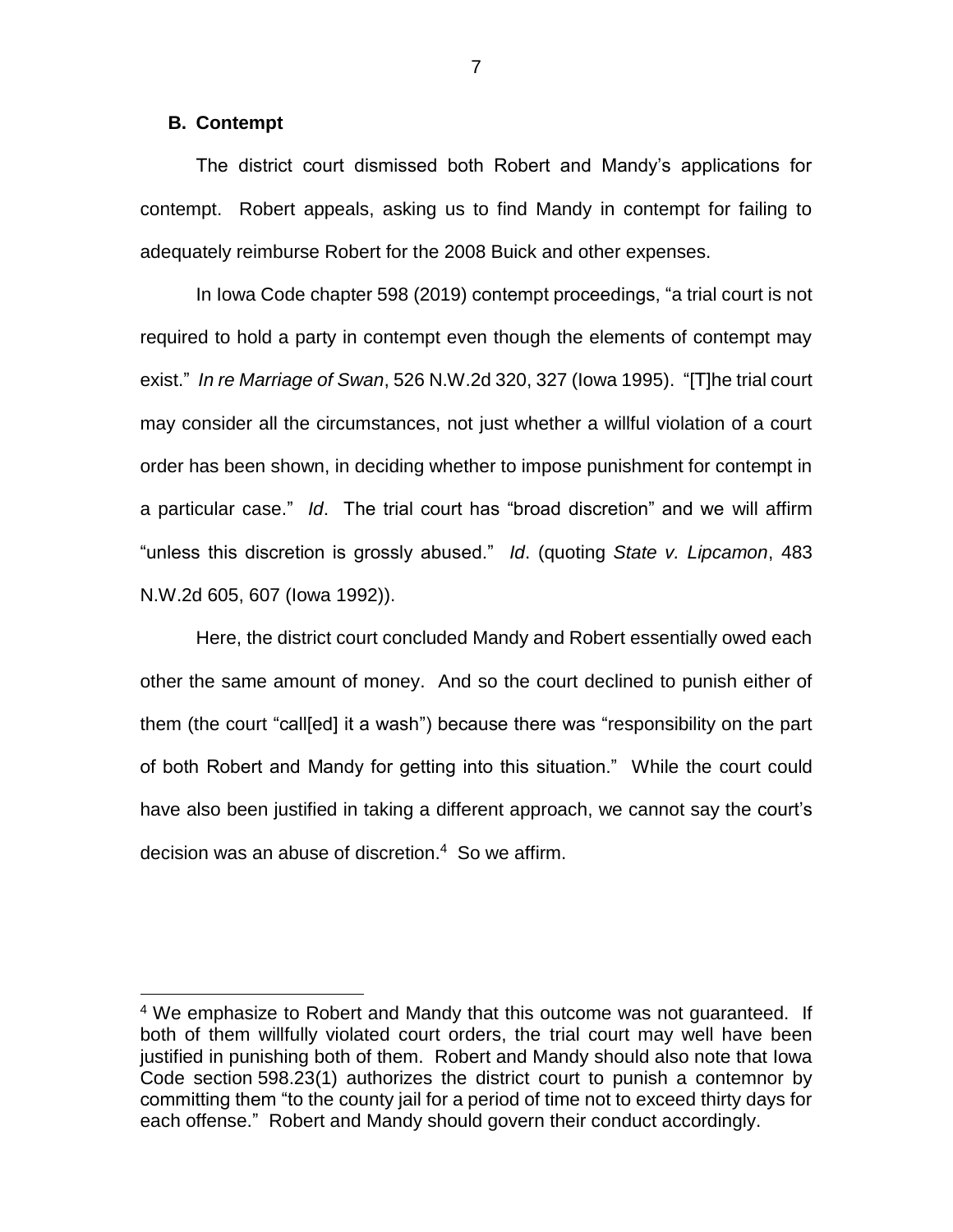## **C. Child Support Award**

 $\overline{a}$ 

Finally, we turn to the child support award. Robert claims the district court erred in determining his gross income. He also points out some other possible errors in the court's calculation.

We start with Robert's gross income. The court must determine the parent's gross income "from the most reliable evidence presented." *In re Marriage of Powell*, 474 N.W.2d 531, 534 (Iowa 1991). Here, the evidence was quite muddled. 5 For one thing, Robert admitted working side jobs for cash—although Robert was rather vague when testifying about how much income he receives but does not report.

Ultimately, the district court relied on Robert's testimony to conclude he makes thirty-five dollars per hour. Calculating that out at forty hours per week, the district court concluded Robert's gross income was \$72,800 per year. Based on our de novo review of the record, with appropriate deference to the trial court that heard the testimony first-hand, we conclude the court's determination was within the range of evidence. 6 So we affirm on this point. *In re Marriage of Rife*, No. 19-

<sup>5</sup> A few examples: 2019 tax documents showed a reported income of \$33,602. But Robert has also admitted to working for unreported cash in the amount of perhaps \$10,000 per year. And he had submitted documents to a lender claiming his income was around \$60,000 annually. But when the court asked Robert if he made \$60,000 annually, he said "No."

 $6$  As mentioned above, Robert's testimony was a mixed bag. He clearly admitted making thirty-five dollars per hour. And, at one point in the transcript, it appears Robert admitted to working "40 hours a week," at least "[a]s of now." Later, though, he claimed he did not work forty hours a week because, due to COVID-19, "lately . . . [s]ome people just don't want you in their houses." It appears the district court believed Robert's initial admission was the more reliable basis to determine Robert's "reasonably expected income from all sources." *See* Iowa Ct. R. 9.5(1)(a). We defer to this implicit credibility determination by the judge who actually heard Robert testify.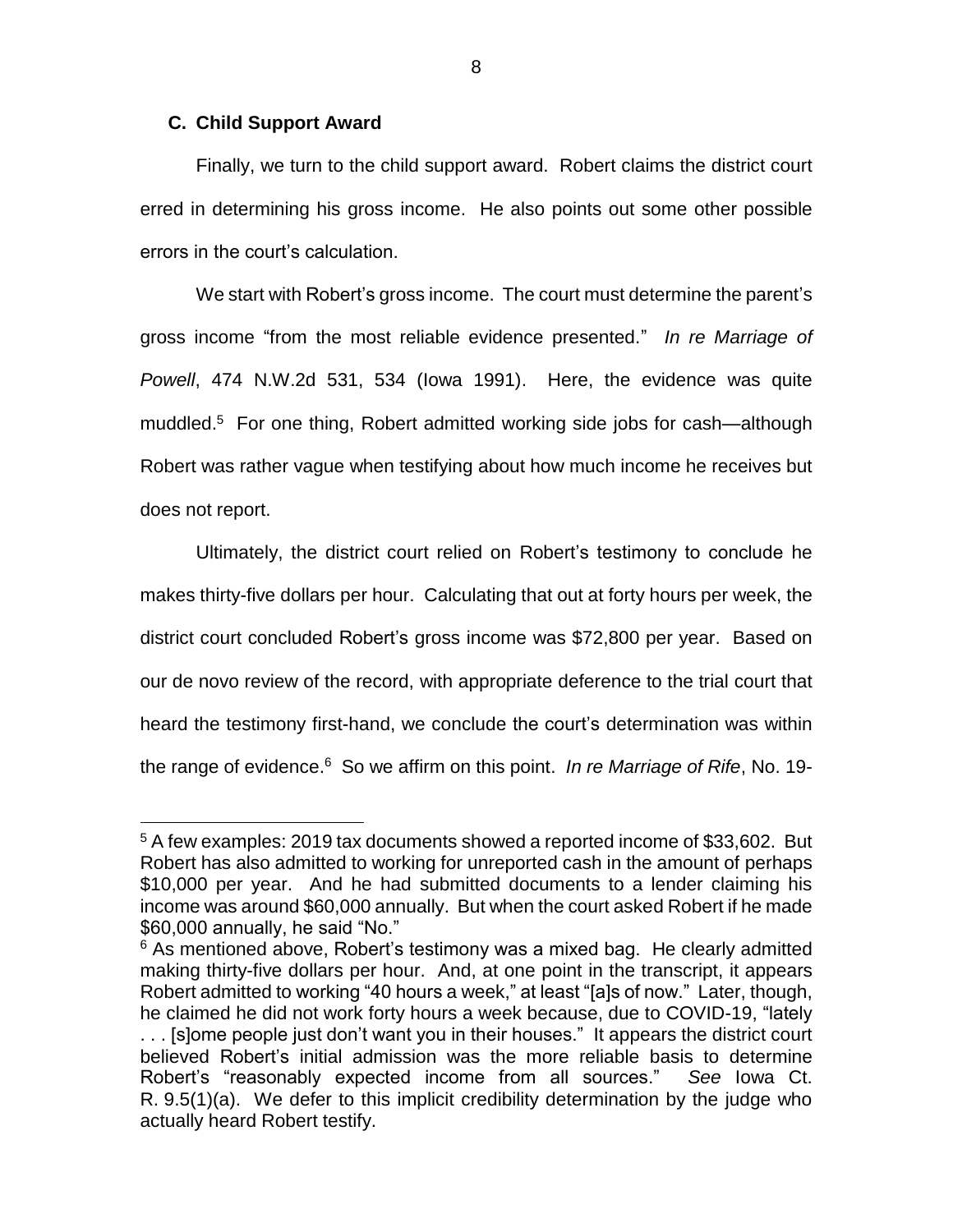0679, 2020 WL 1542314, at \*4 (Iowa Ct. App. Apr. 1, 2020) (affirming the district court's gross-income determination because it was within the range of evidence).

We turn next to Robert's concerns about other errors in the court's child support calculation. Here we believe Robert has raised valid concerns. As one example, the court's guideline worksheet erroneously states Mandy's income as "untaxed." And the district court's worksheet also assumes Mandy has physical care of the youngest child, which we reverse here. So we remand for further proceedings to recalculate Robert's child support obligation.

#### **D. Attorney Fees**

Both parties seek attorney fees. Robert requests \$1500 in fees associated with his contempt action. Because we affirm the district court's refusal to grant relief on Robert's contempt claim, we also decline to award Robert's attorney fees.

Mandy requests \$2500 in fees, apparently for this appeal. Appellate attorney fees are awarded upon our discretion and are not a matter of right. *See In re Marriage of Okland*, 699 N.W.2d 260, 270 (Iowa 2005). When considering whether to exercise our discretion, "we consider 'the needs of the party seeking the award, the ability of the other party to pay, and the relative merits of the appeal.'" *In re Marriage of McDermott*, 827 N.W.2d 671, 687 (Iowa 2013). Upon consideration of these factors, we decline to award Mandy appellate attorney fees.

## **IV. Conclusion**

We reverse the district court's modification of physical care for the youngest child. We affirm the district court's dismissal of Robert's contempt action. We affirm the district court's determination of Robert's gross income. We remand for